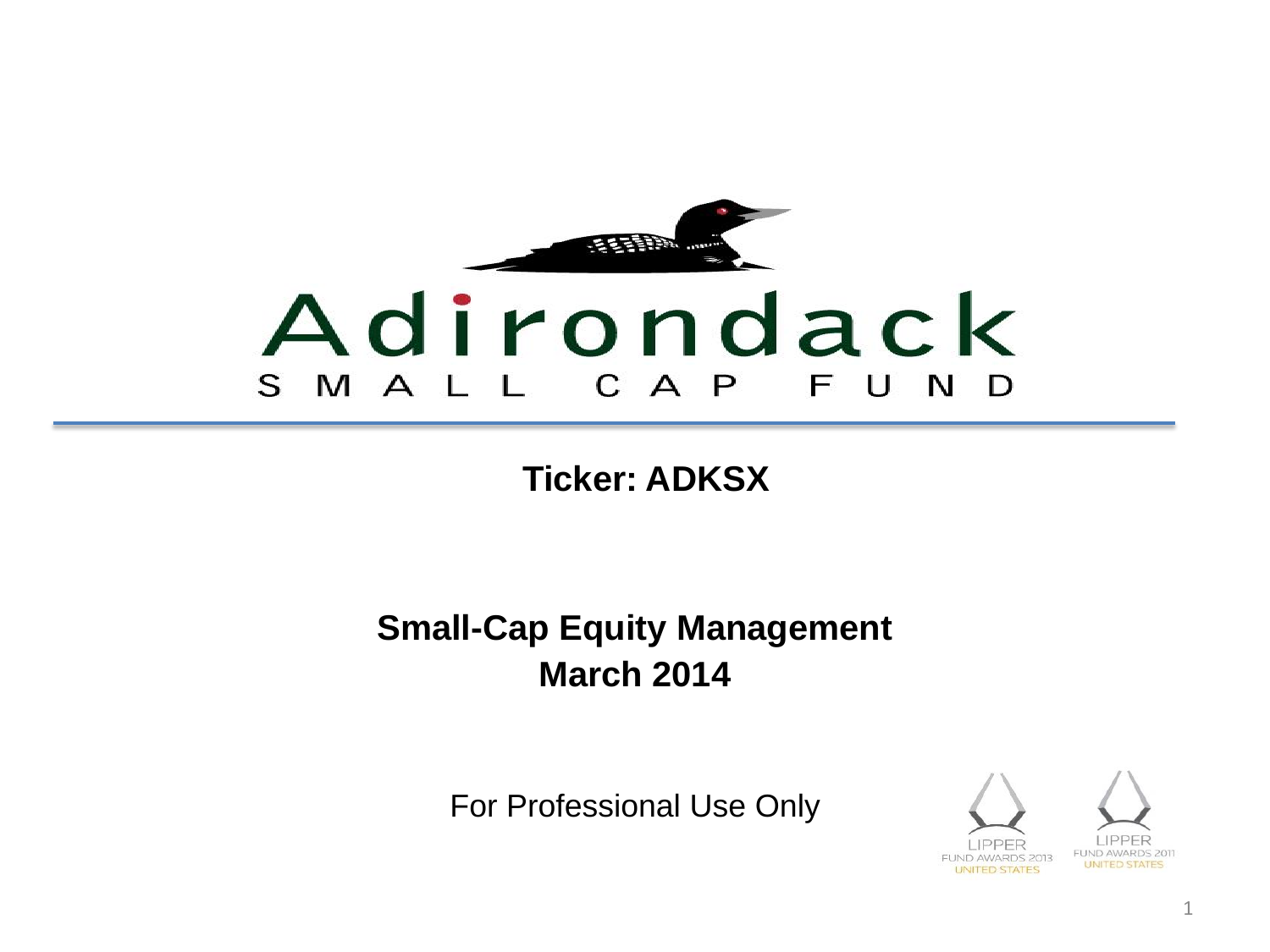## **Fund Profile**

**Adirondack Research & Management is the advisor to the Adirondack Small Cap Fund (ADKSX).**

- The firm, which is based in Albany, NY, launched the Fund on April 6, 2005 and has been managed since inception by Matt Reiner and Greg Roeder.
- Adirondack utilizes a contrarian investment philosophy, focusing on "out of favor" securities.
- Business plan continues to focus on the Independent Financial Advisor Channel looking for a no-load fund.
- Targeted capacity for the Adirondack Small Cap Fund is \$700MM. Assets under management as of March 31, 2014 were \$284MM.

*The Adirondack Small Cap Fund received the 2013 and 2011 Lipper Fund Award for best Small Cap Value Fund for the 3 year period ending 12/31/10 and the 5 year period ending 12/31/12, respectively.*

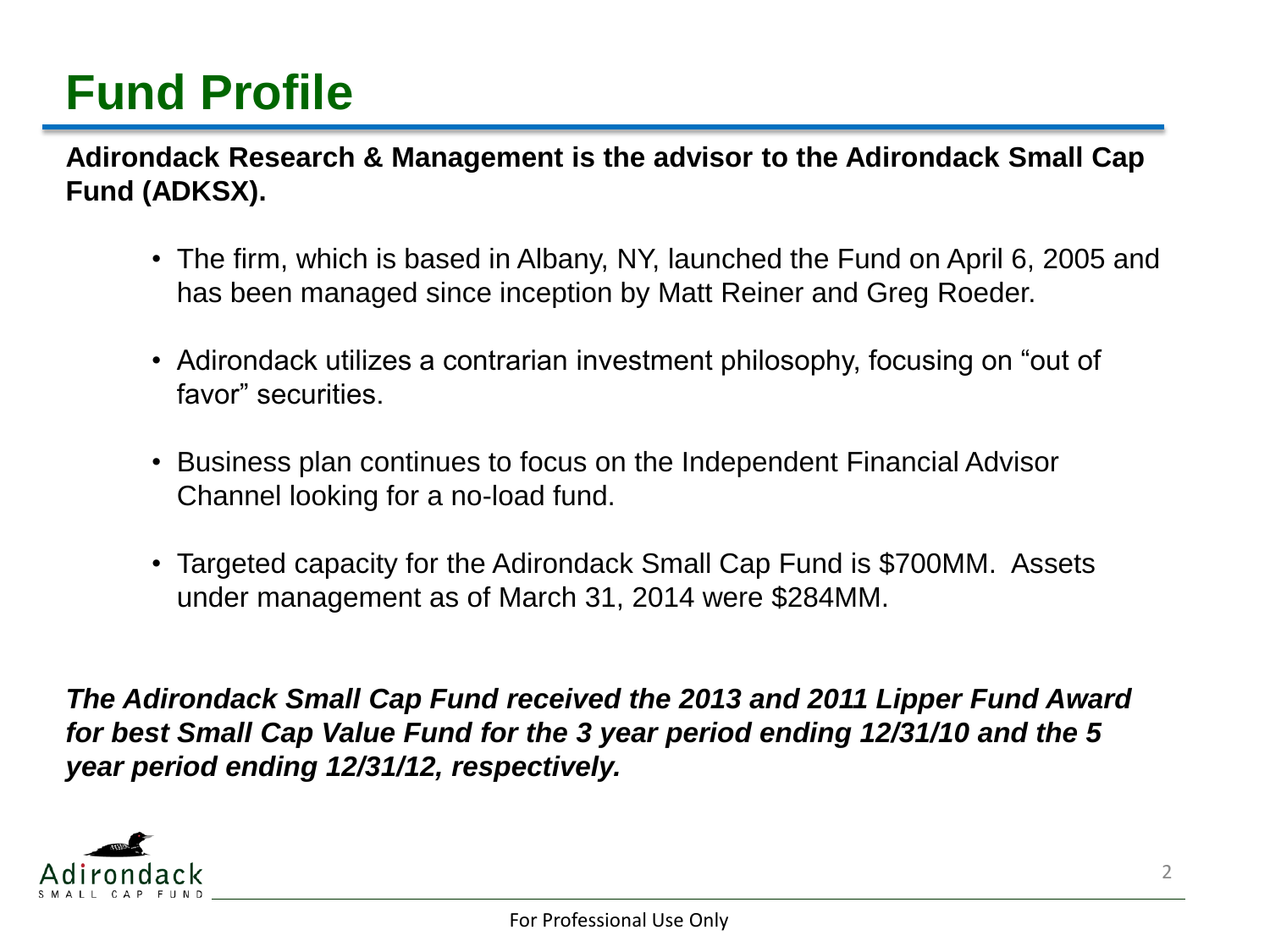## **Adirondack Small Cap Fund (ADKSX)**

### **Strategy**

\*Investments are concentrated into best 50 – 80 ideas

\*Sector diversification

\*Strict exposure guidelines and sell discipline

#### **Process**

\*Middle-down industry analysis narrows focus and increases efficiency \*Bottom-up fundamental analysis

### Philosophy

\*Contrarian investors that seek under researched and out of favor companies in every sector.

### **Performance**

### **Management**

**Experienced team that has** endured down markets

\*Significant portion of personal assets invested alongside clients



**Result: The Adirondack Small Cap Fund outperformed the Russell 2000® Value Index by over 770 bps (annualized) for the past 5 years (as of 03/31/14).** (Source: Russell.com, company data) 3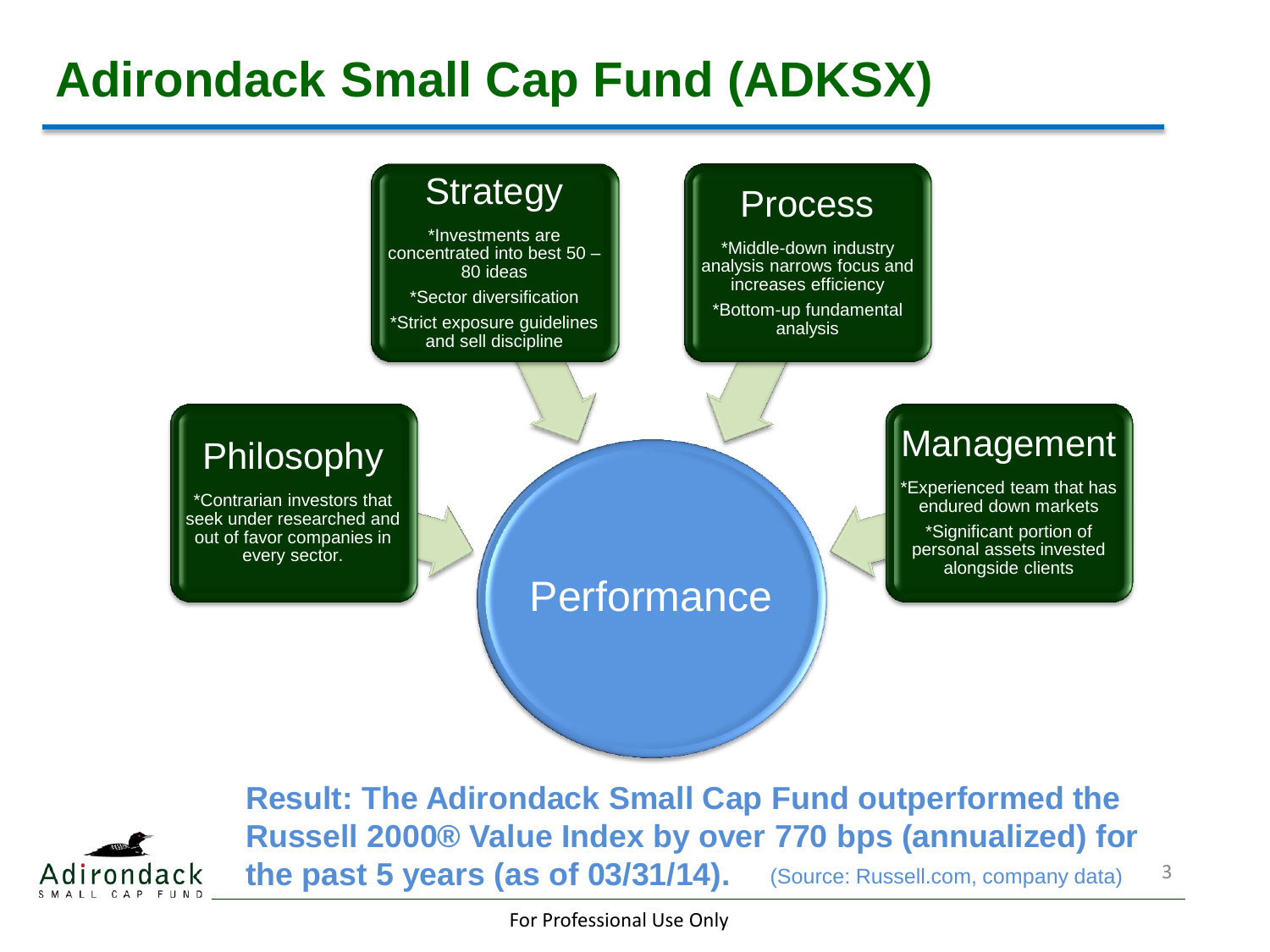## **Fund Performance Summary**

**As of March 31, 2014**



\*Inception date 4/6/2005 \*\*According to Lipper Research



*The Fund commenced operation on April 6, 2005. This data reflects past performance. Total return measures aggregate change. Past performance does not guarantee future results. Investment return and principal value will fluctuate so that shares, when redeemed, may be worth more or less than their original cost. Returns do not reflect the deduction of taxes that a shareholder would pay on distributions or redemptions.*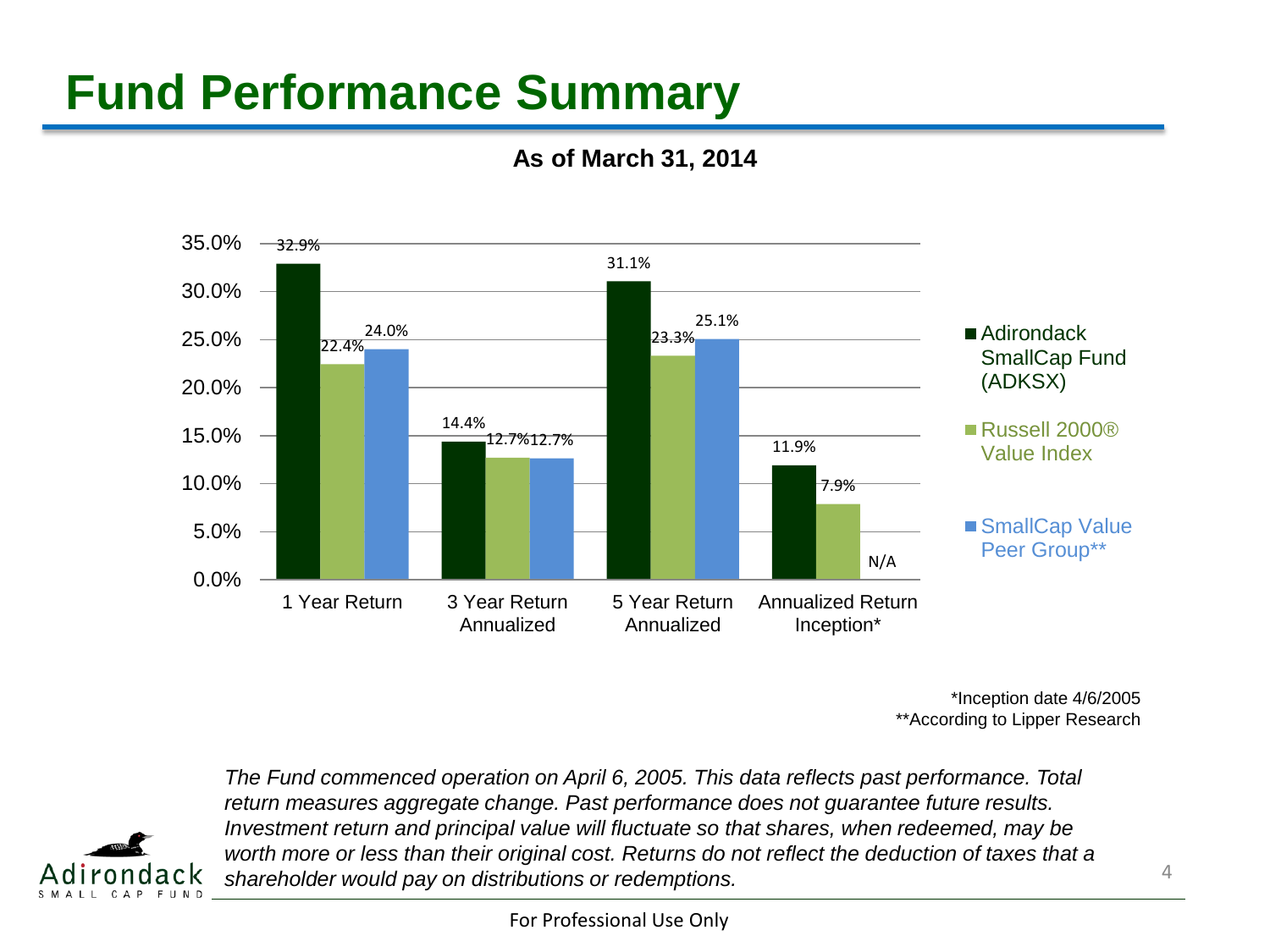# **Adirondack Investment Philosophy**

**Adirondack incorporates independent thinking, patience and strict value criteria to choose companies as investments in the Fund. Adirondack allocates capital to those companies that have the best chances of regaining investor support over a three to five year horizon.** 

**Guiding principles of Adirondack's investment choices:**

#### **Companies that are out of favor**

- Little or no research coverage
- Turnaround situation
- Industry in transition, competition is exiting

#### **Companies with solid financials**

- Improving cash flow
- Strengthening of balance sheet
- Self-funded which eliminates need to raise capital in the short term

#### **Companies with motivated management**

- Clear and measurable plans to return to optimal operating performance
- Sensible buybacks and/or debt reduction
- Smart acquisitions
- Insider buying

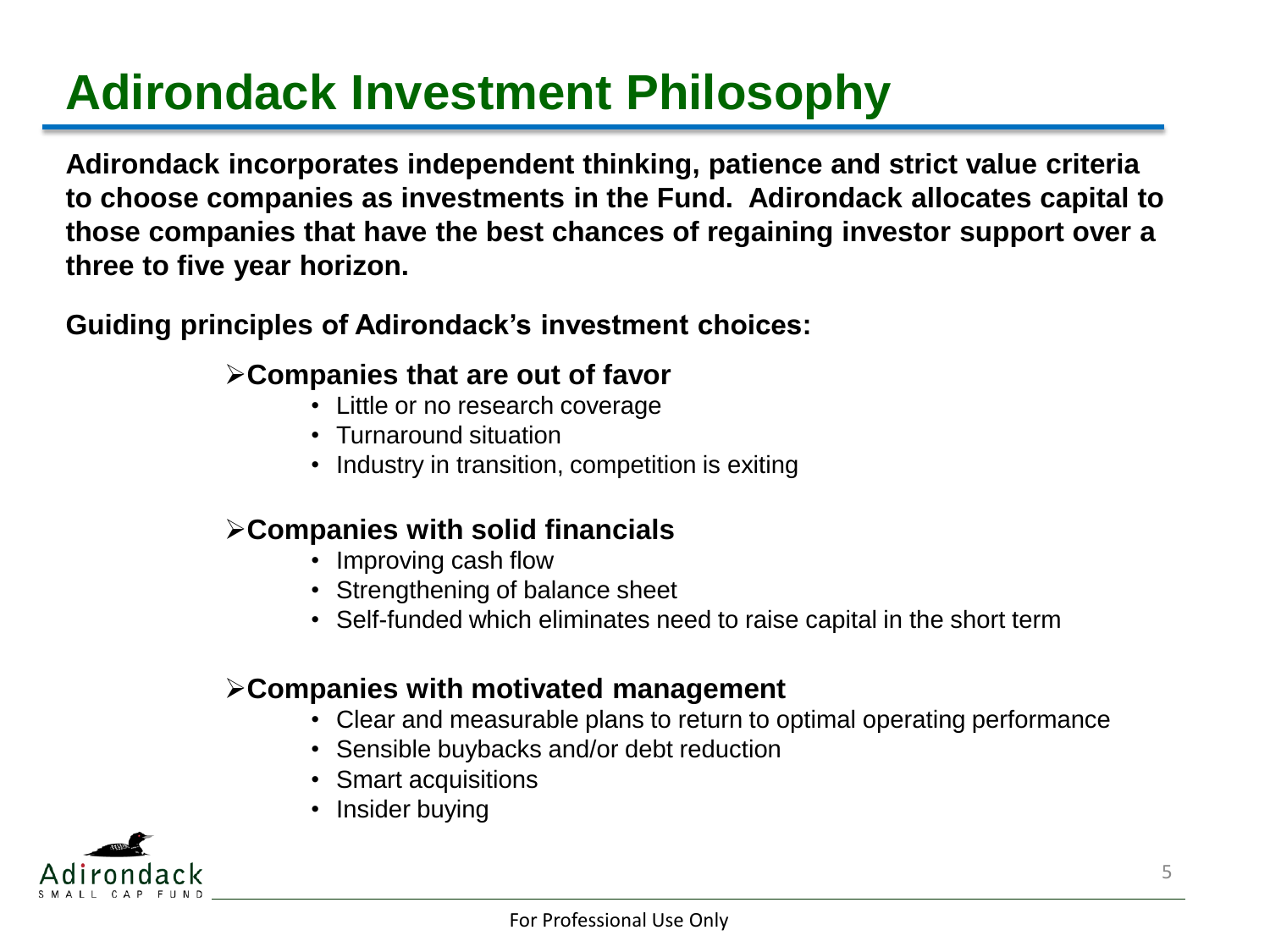## **Adirondack Investment Strategy**

**Adirondack uses a 'middle-down' research approach which identifies attractive industries for investment, eventually paring down to the companies in those industries that make attractive additions to the Fund.**

#### **Conviction**

- Investments are concentrated into best 50 to 80 ideas
- Long-term perspective should minimize annual turnover

#### **Analyze industries to narrow focus**

- To avoid those with structural problems
- To sidestep "the crowded trade"
- To identify industries in transition

#### **Exposure guidelines and sell discipline**

- Reduces volatility
- Helps reinforce the risk management culture of the firm
- Review all sectors for value with the notion that the best additions to the portfolio often have little correlation with existing holdings

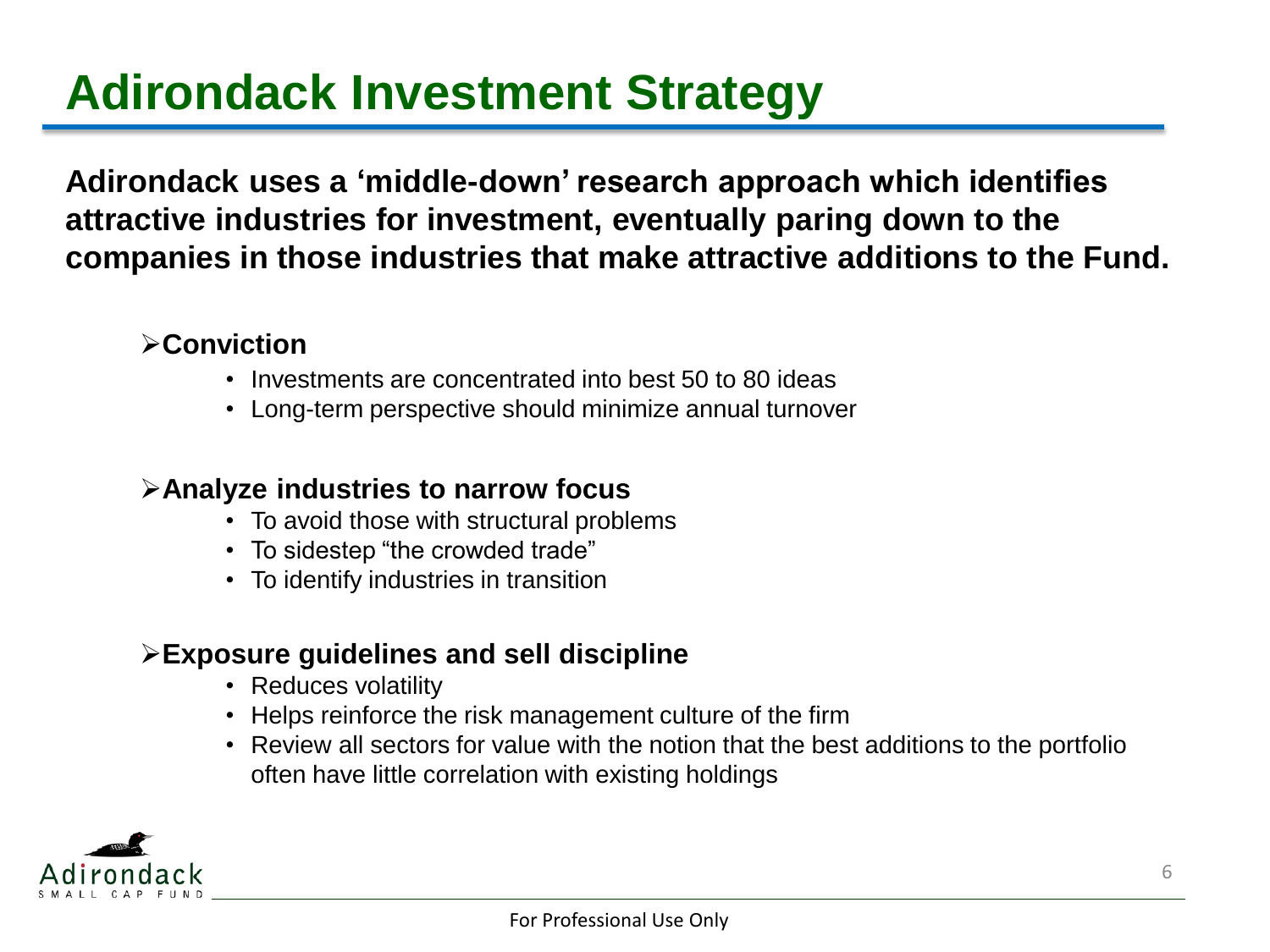## **Process Overview – 'Middle-Down, Bottom-Up'**

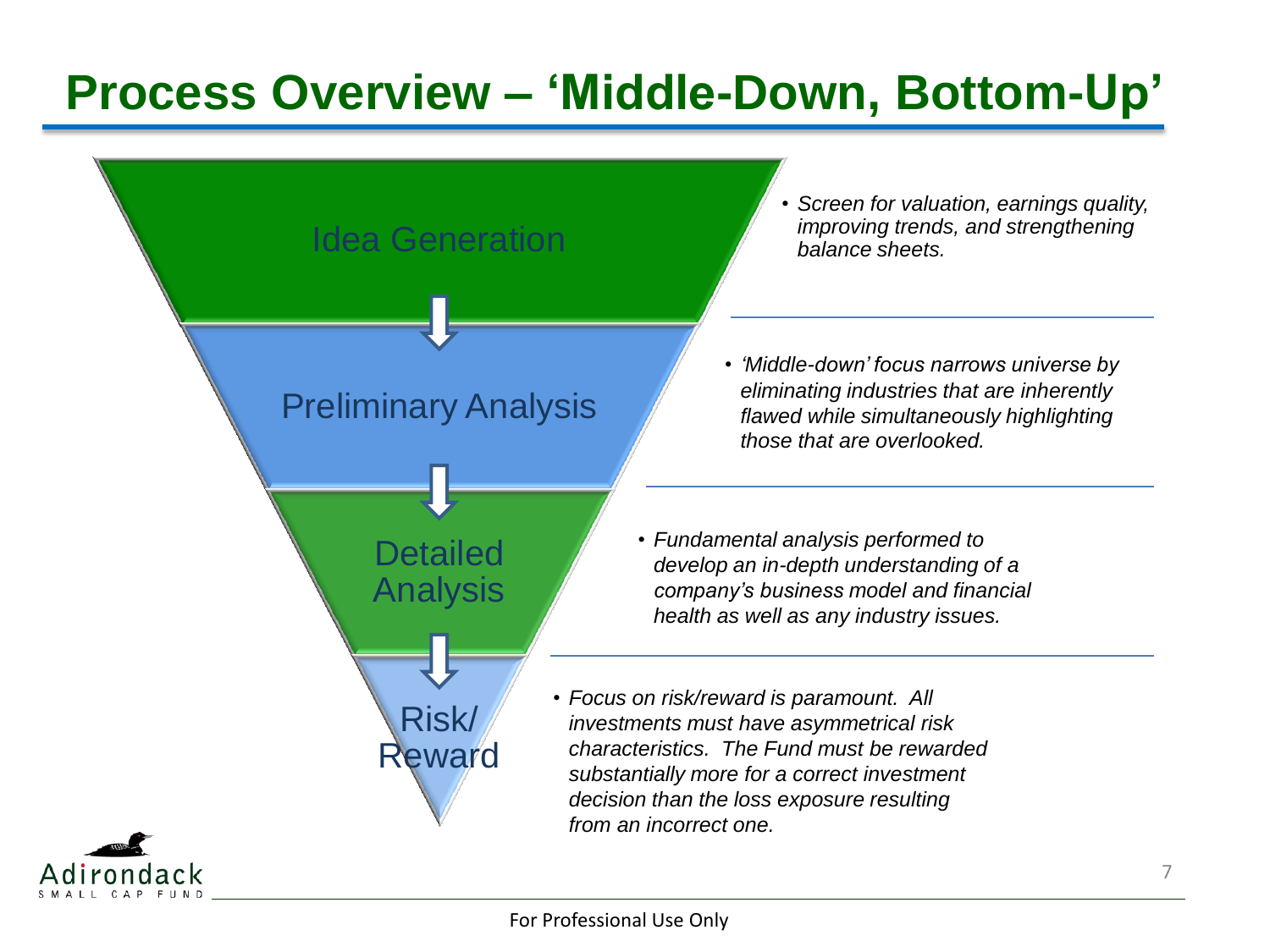## **Adirondack Management Team**

#### **Matthew P. Reiner, CFA - Co-Portfolio Manager/Principal**

- Joined Adirondack in February 2005.
- 19 years Financial Services Industry experience. Includes 16 years in Investment Management (Adirondack, Paradigm Capital), 3 years in Equity Research (CL King & Associates).
- Graduate of University at Albany (1993, MBA) and SUNY Plattsburgh (1987, BS).
- Holder of the Chartered Financial Analyst (CFA®) designation since 1999.

#### **Gregory A. Roeder, CFA - Co-Portfolio Manager/Principal**

- Founded Adirondack in 2004.
- 27 years Financial Services Industry experience. Includes 13 years in Investment Management (Adirondack, Eddy & Wakefield), 3 years in Equity Research (CL King & Associates), and 10 years in Banking (KeyCorp).
- Graduate of Hofstra University (1994, MBA) and SUNY Plattsburgh (1985, BA).
- Holder of the Chartered Financial Analyst (CFA<sup>®</sup>) designation since 2002.

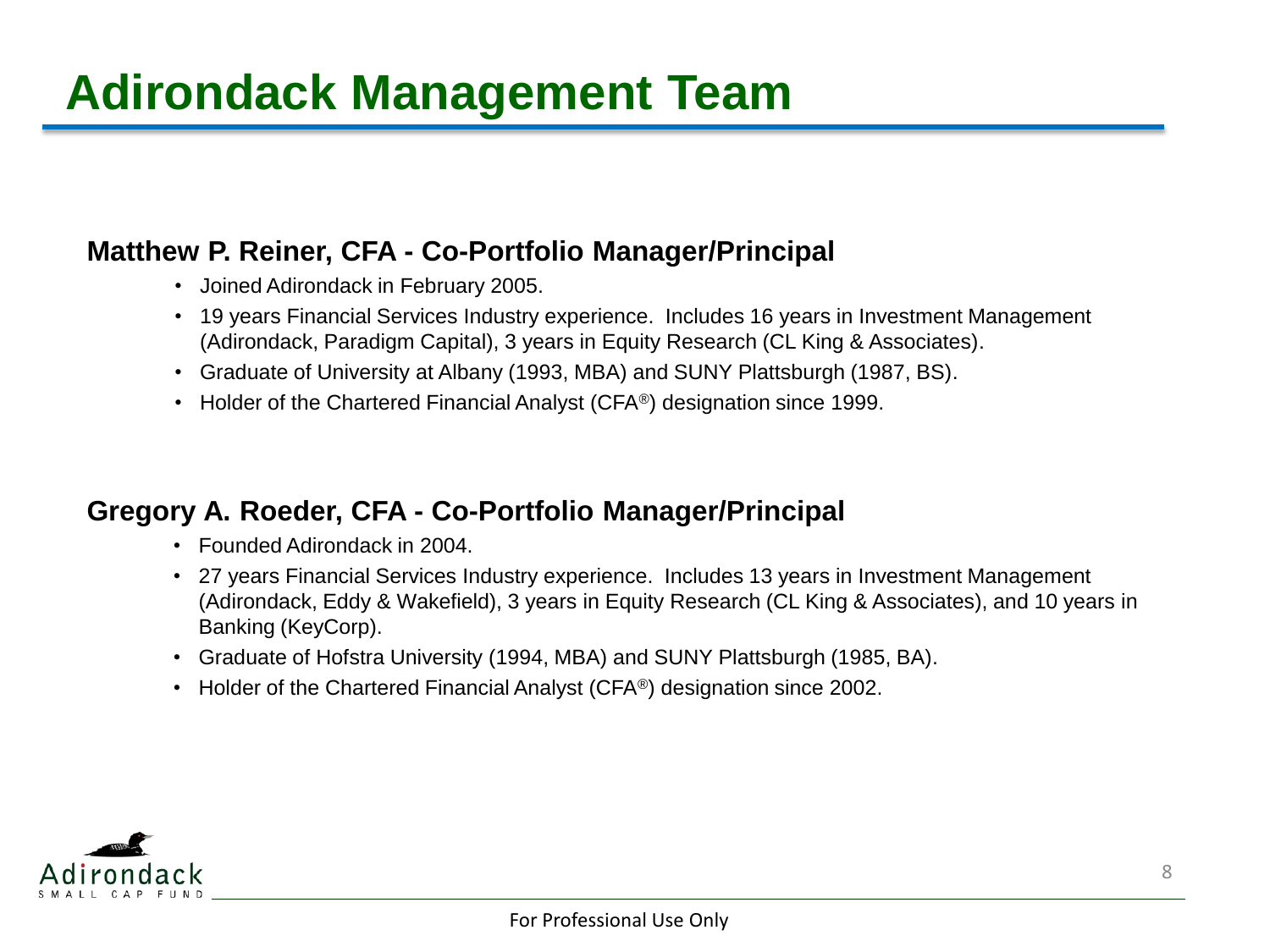| <b>Portfolio Statistics</b>        | <b>Adirondack</b><br><b>Small Cap</b> | <b>Russell 2000®</b><br><b>Value Index</b> |
|------------------------------------|---------------------------------------|--------------------------------------------|
| Price/Earnings (FY1)               | 17.2                                  | 17.1                                       |
| Price/Book                         | 1.27                                  | 1.61                                       |
| Median Market Cap                  | \$851MM                               | \$638MM                                    |
| Weighted Avg. Market Cap           | \$1.45B                               | \$1.66B                                    |
| $R2$ to Russell 2000 Value (daily) | 0.92                                  | 1.00                                       |
| Standard Deviation (% year)        | 12.3%                                 | 12.0%                                      |
| Sharpe Ratio (5 year)              | 1.52                                  | 1.20                                       |
| <b>Number of Holdings</b>          | 78                                    | 1374                                       |

*As of 03/31/2014*

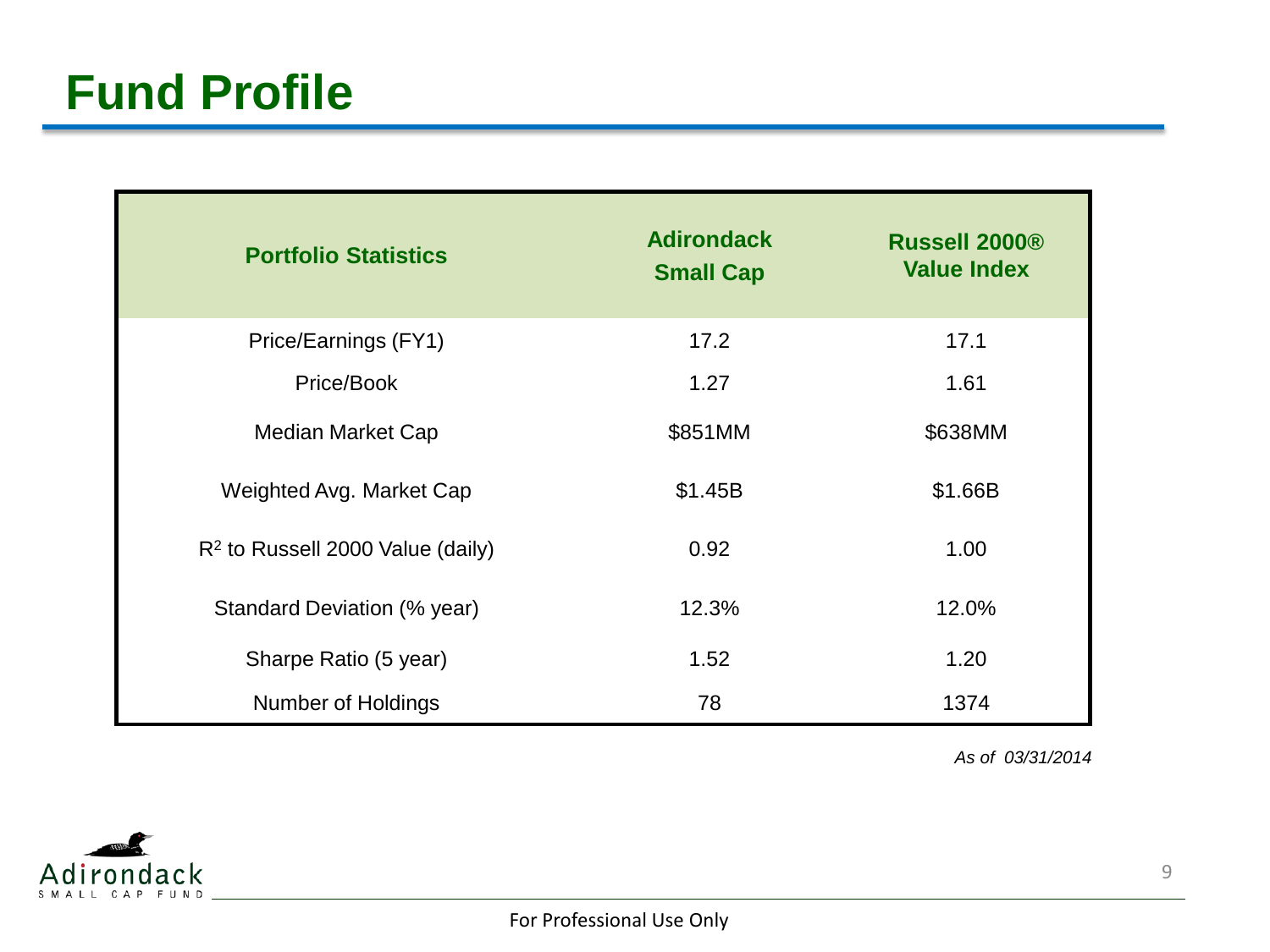### **Fund Profile: Sector Weightings – March 31, 2014**

#### (20) (15) (10) (5) - 5 10 15 Cash Consumer Discretionary Consumer Staples Health Care Financial Services **Utilities** Materials & Processing Energy & Other Producer Durables Technology & Telecommunications **(Underweight)/Overweight Against Benchmark Russell 2000® Value** 9.8% 14.3% 6.7% 5.4% 6.9% 39.7% 4.8% 2.1% 10.4% 0% **ADKSX** 20.7% 9.5% 9.7% 3.9% 2.7% 20.8% 7.0% 4.8% 10.9% 9.9%

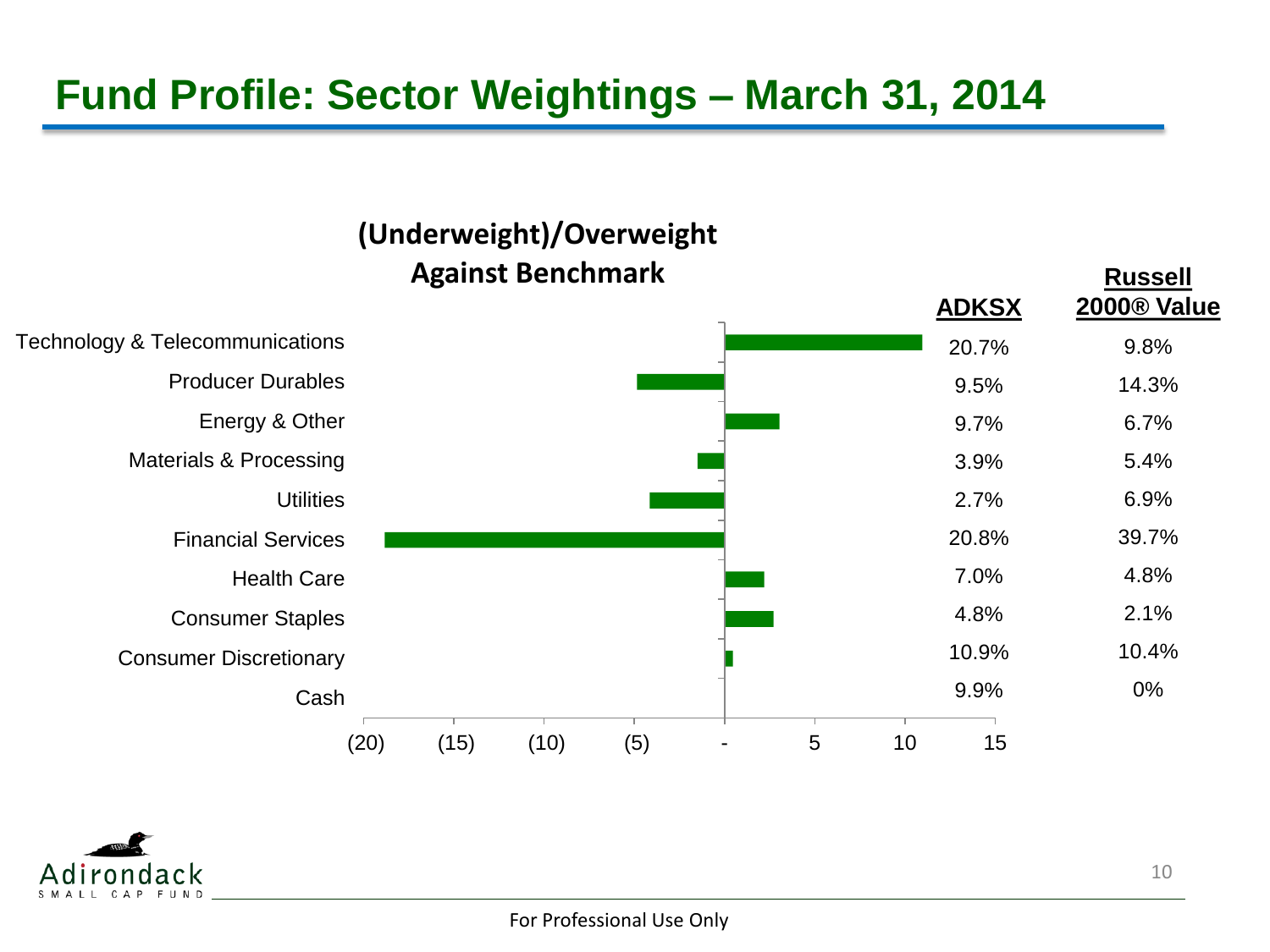### **Fund Profile**

### **Top Ten Holdings\***

| Covanta Holding Corp.              | 2.4%  |
|------------------------------------|-------|
| KCG Holdings, Inc.                 | 2.1%  |
| Fly Leasing Ltd.                   | 2.1%  |
| Dean Foods Company                 | 1.8%  |
| Journal Communications, Inc.       | 1.8%  |
| Tetra Technologies Inc.            | 1.8%  |
| Alpha Natural Resources, Inc.      | 1.8%  |
| Callaway Golf Company              | 1.8%  |
| Orthofix International N.V.        | 1.7%  |
| <b>Brocade Communications Sys.</b> | 1.7%  |
| Total % of portfolio               | 19.0% |

#### **Expenses**

| <b>Gross Expense Ratio</b>   | 1.49%       |
|------------------------------|-------------|
| Net Expense Ratio*           | 1.48%       |
| (includes waivers/recapture) |             |
| 12b-1 Distribution Fees      | <b>None</b> |
| <b>Sales Load</b>            | <b>None</b> |
| <b>Redemption Fees</b>       | <b>None</b> |

\* The Advisor has contractually agreed to waive fees or reimburse the Fund to the extent necessary to maintain the Fund's total annual operating expenses at 1.48% until July 31, 2014, subject to termination by the Fund on 60 days' written notice

### **Investment Minimums**

| <b>Regular Account</b>        | \$3,000 |
|-------------------------------|---------|
| <b>Automatic Reinvestment</b> | \$50    |
| <b>IRA Account</b>            | \$1,000 |

\*As of 3/31/2014

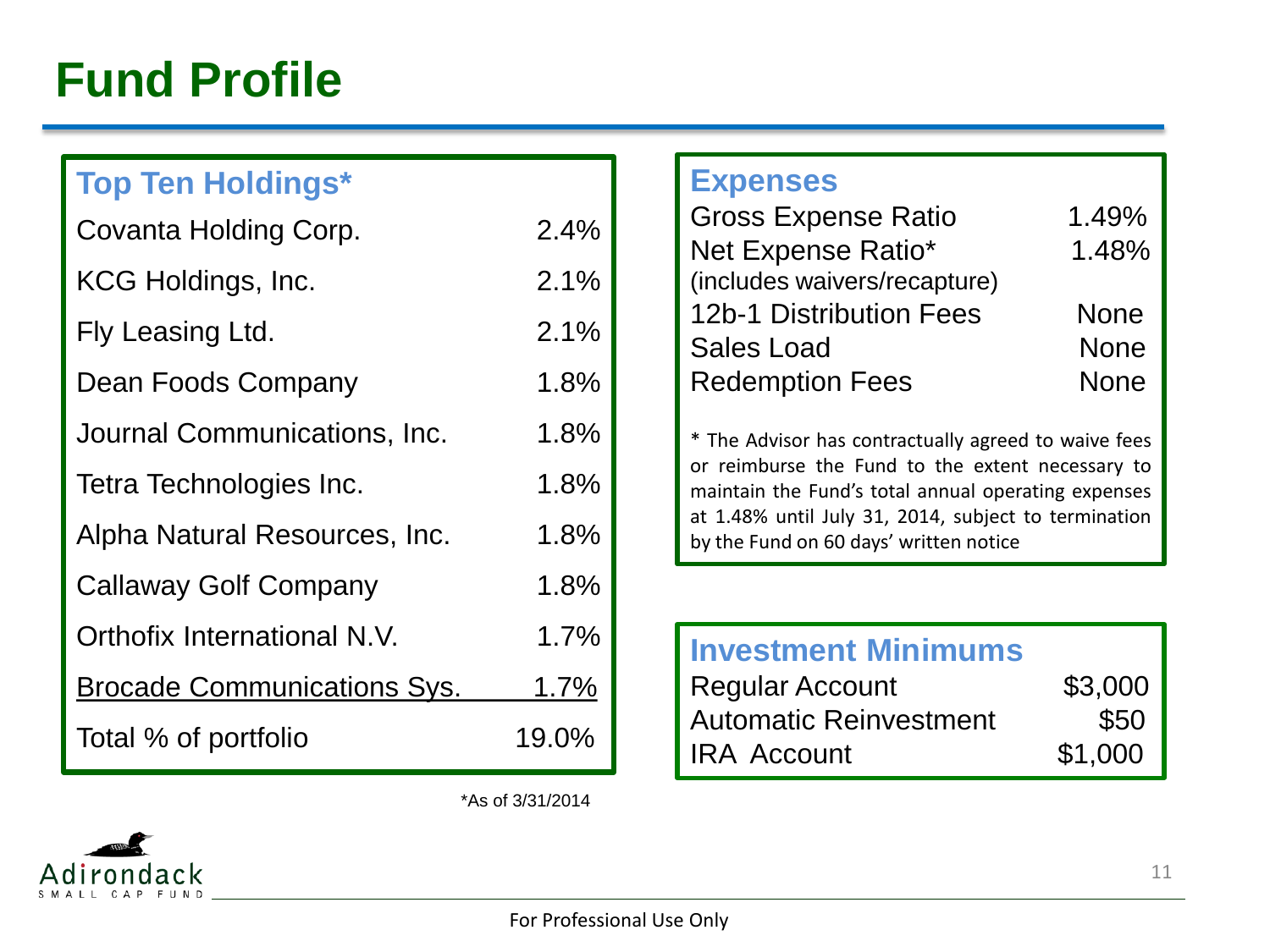## **Fund Risk Control**

**The portfolio is concentrated in Adirondack's best ideas with diversification among the major industry sectors.** 

**Stocks are ranked weighing potential price appreciation against a number of downside risk factors (e.g. share liquidity, competition, earnings volatility, financial leverage). The highest ranked names merit investment subject to the following constraints:**

#### **Portfolio limitations**

- Maximum position size of 5%
- Maximum sector exposure of 30%
- Maximum industry exposure of 10%

#### **Weekly portfolio strategy meetings**

- Evaluate new information on current holdings
- Discuss potential new holdings
- Review sector/position weightings
- Compare performance of holdings versus industry

#### **Sell discipline**

- Positions are typically sold when price targets are reached
- Reduce positions exceeding 5% of portfolio
- Sell when investment thesis changes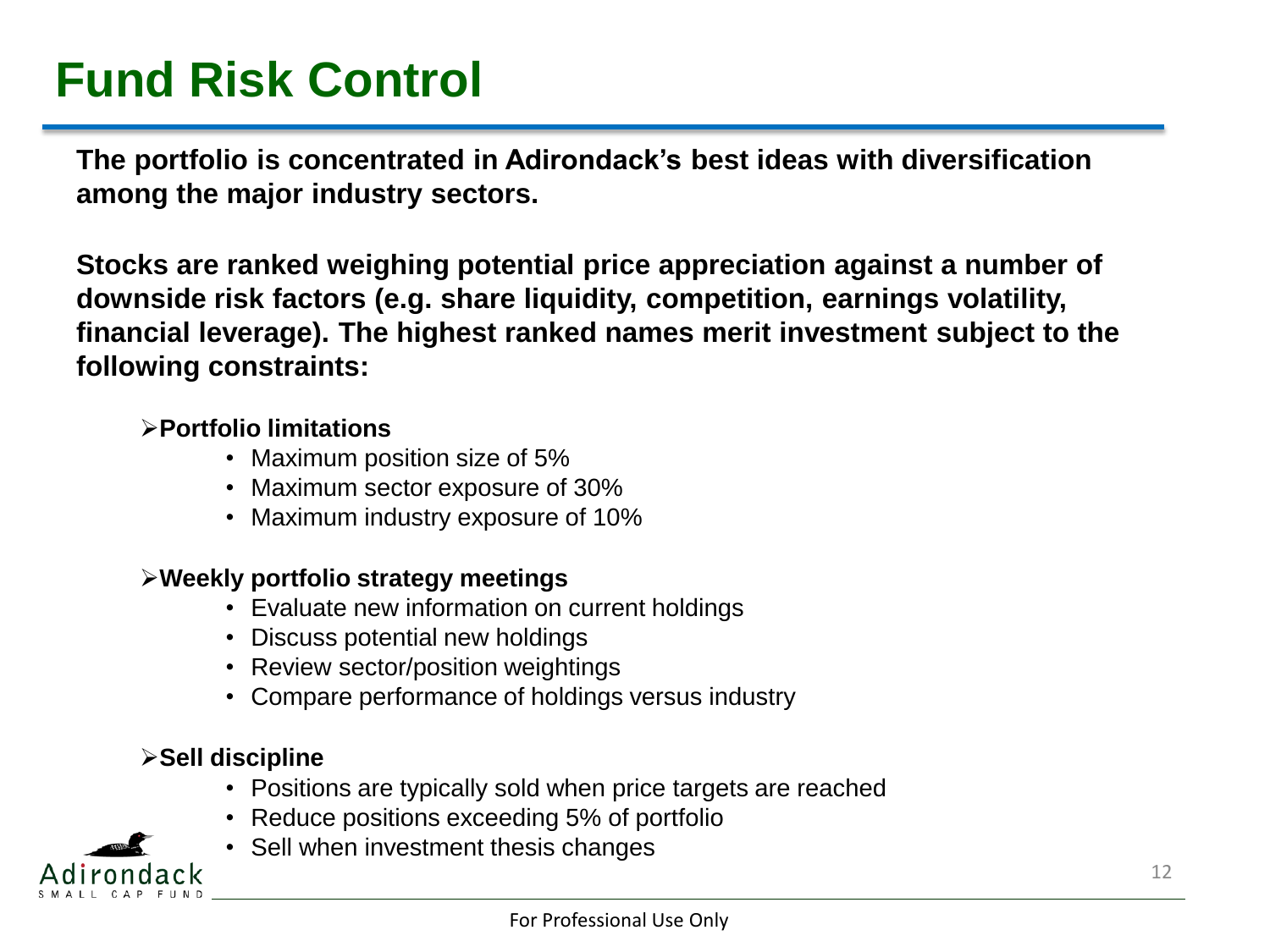## **Investment Examples**



- After going public in 2005, Prestige Brands Holdings (PBH) trades in the high teens. Growth investors dominate the shareholder base as company expects 5 -7% revenue and 12-16% EPS growth annually.
- After several years of subpar revenue growth, the growth investors give up and the stock declines to the mid single digits. Adirondack sees a company generating significant free cash flow while using the proceeds to reduce debt.
- $\checkmark$  Additionally, the revenue drag from poorly performing brands was subsiding, better positioning the company for future top line growth.
- $\checkmark$  We exited the position after the price reached our target and the company re-leveraged the balance sheet, increasing the risk profile.

#### **What didn't….. Casella Waste Systems (CWST)**

- $\checkmark$  Initiated in Q3 2011, built position at an average cost of \$5.92.
- $\checkmark$  Adirondack viewed Casella Waste Systems (CWST) as trading at a steep discount to waste management peers.
- $\checkmark$  Management outlined a number of operational changes that we believed could have boosted cash flow and reduce debt.
- $\checkmark$  Despite these changes, cash flow did not improve and the company faced some other setbacks.
- $\checkmark$  Sold approximately 1 year after initiation as we were concerned that the lack of progress on cash flow might hamper efforts to refinance debt.

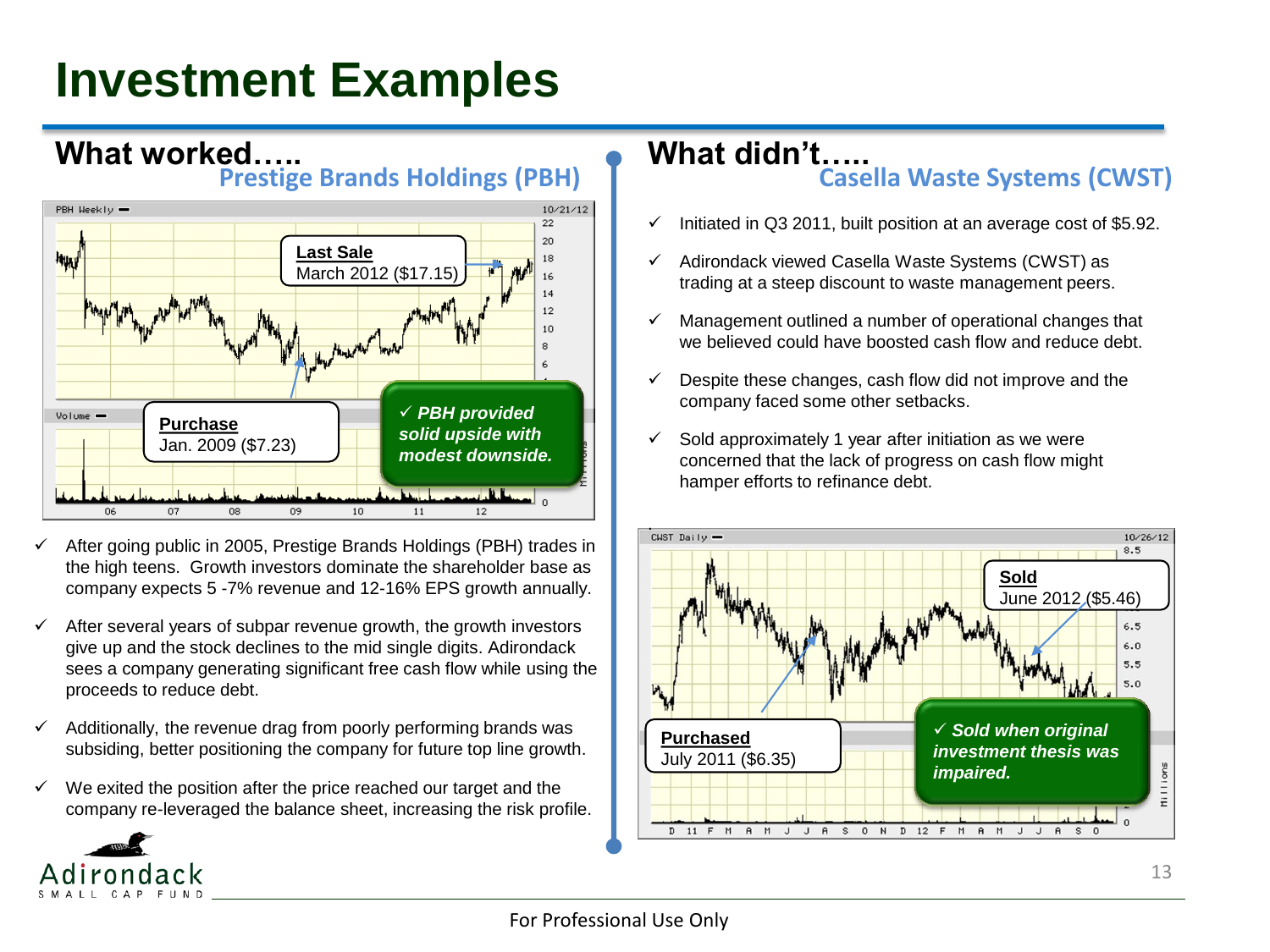•**Focus -** Employee owned ARMI focuses on Small Cap stocks. Investment professionals invest alongside shareholders.

•**Research Intensive** - We look for companies in transition but with strong foundations for future growth. Key ingredients include a strong competitive position, improving trends, cash generation, sensible capital allocation, and strong management.

•**Concentrated Portfolio -** Ideas are culled from sources ranging from proprietary screens/valuation models to traditional sources such as trade journals, industry contacts, and personal observations. Our investments are concentrated in our best fifty to eighty ideas.

•**Low Turnover -** We are patient, however, we will sell when the original investment thesis no longer applies or the shares appreciate beyond our price target.